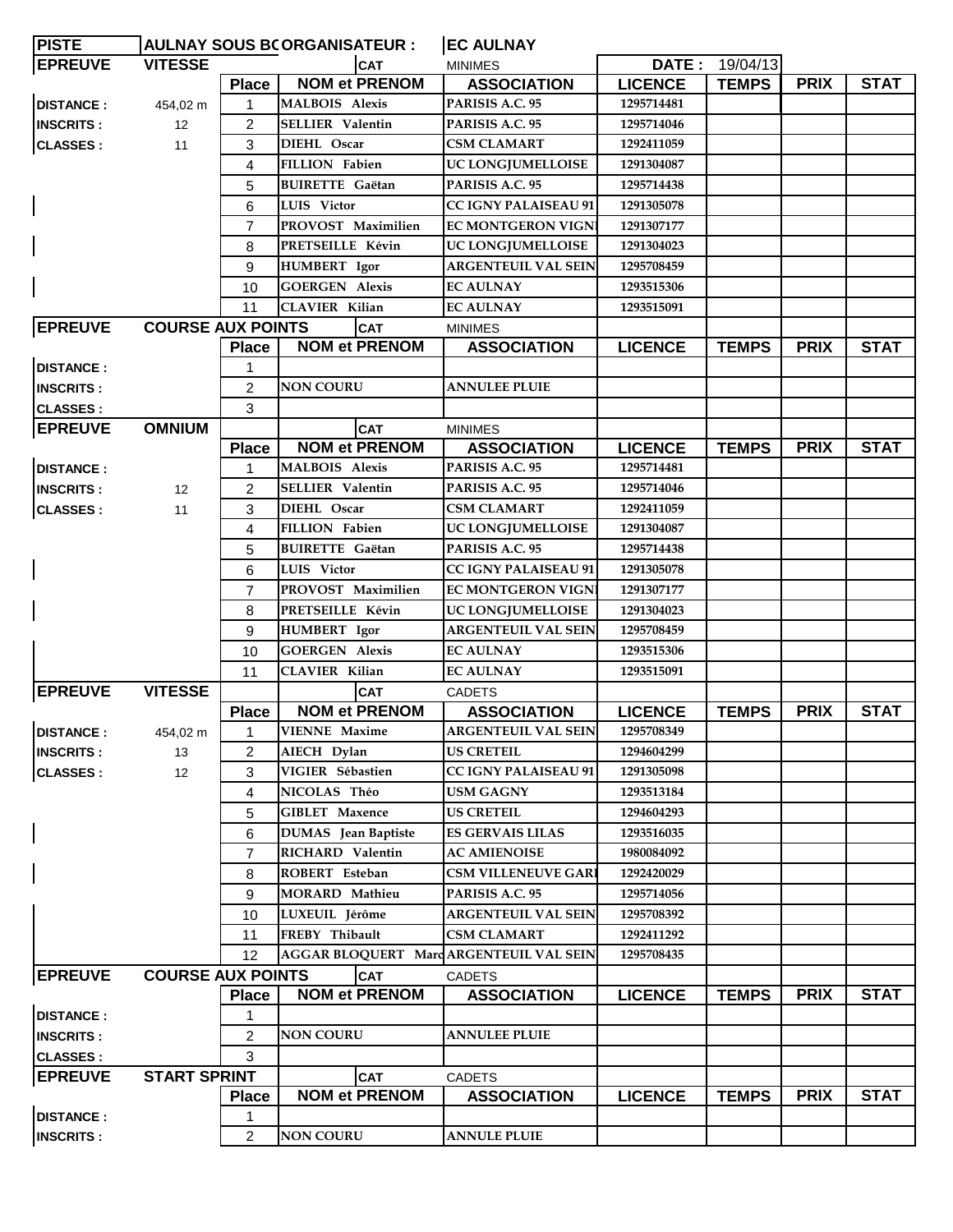| <b>CLASSES:</b>  |                          | 3              |                                                  |                                          |                |              |             |             |
|------------------|--------------------------|----------------|--------------------------------------------------|------------------------------------------|----------------|--------------|-------------|-------------|
| <b>EPREUVE</b>   | <b>OMNIUM</b>            |                | <b>CAT</b>                                       | <b>CADETS</b>                            |                |              |             |             |
|                  |                          | <b>Place</b>   | <b>NOM et PRENOM</b>                             | <b>ASSOCIATION</b>                       | <b>LICENCE</b> | <b>TEMPS</b> | <b>PRIX</b> | <b>STAT</b> |
| <b>DISTANCE:</b> |                          | 1              | <b>VIENNE Maxime</b>                             | <b>ARGENTEUIL VAL SEIN</b>               | 1295708349     |              |             |             |
| <b>INSCRITS:</b> | 13                       | 2              | AIECH Dylan                                      | <b>US CRETEIL</b>                        | 1294604299     |              |             |             |
| <b>CLASSES:</b>  | 12                       | 3              | VIGIER Sébastien                                 | <b>CC IGNY PALAISEAU 91</b>              | 1291305098     |              |             |             |
|                  |                          | 4              | NICOLAS Théo                                     | <b>USM GAGNY</b>                         | 1293513184     |              |             |             |
|                  |                          | 5              | <b>GIBLET Maxence</b>                            | <b>US CRETEIL</b>                        | 1294604293     |              |             |             |
|                  |                          | 6              | <b>DUMAS</b> Jean Baptiste                       | <b>ES GERVAIS LILAS</b>                  | 1293516035     |              |             |             |
|                  |                          | $\overline{7}$ | RICHARD Valentin                                 | <b>AC AMIENOISE</b>                      | 1980084092     |              |             |             |
|                  |                          | 8              | ROBERT Esteban                                   | <b>CSM VILLENEUVE GAR</b>                | 1292420029     |              |             |             |
|                  |                          | 9              | <b>MORARD Mathieu</b>                            | PARISIS A.C. 95                          | 1295714056     |              |             |             |
|                  |                          | 10             | LUXEUIL Jérôme                                   | ARGENTEUIL VAL SEIN                      | 1295708392     |              |             |             |
|                  |                          | 11             | FREBY Thibault                                   | <b>CSM CLAMART</b>                       | 1292411292     |              |             |             |
|                  |                          | 12             | AGGAR BLOQUERT MarcARGENTEUIL VAL SEIN           |                                          | 1295708435     |              |             |             |
| <b>EPREUVE</b>   | <b>VITESSE</b>           |                | <b>CAT</b>                                       | <b>DAMES</b>                             |                |              |             |             |
|                  |                          | <b>Place</b>   | <b>NOM et PRENOM</b>                             | <b>ASSOCIATION</b>                       | <b>LICENCE</b> | <b>TEMPS</b> | <b>PRIX</b> | <b>STAT</b> |
| <b>DISTANCE:</b> | 454,02 m                 | 1              | RIBAULT Christelle                               | <b>CSM VILLENEUVE GARI</b>               | 1292420053     |              |             |             |
| <b>INSCRITS:</b> | 8                        | $\overline{c}$ | TESSIER Océane                                   | <b>EC MONTGERON VIGN</b>                 | 3499031213     |              |             |             |
| CLASSES :        | 8                        | 3              | <b>LE BRAS</b> Justine                           | <b>ARGENTEUIL VAL SEIN</b>               | 1295708416     |              |             |             |
|                  |                          | 4              | <b>DRAGONI Elina</b>                             | <b>LA PEDALE FERTOISE</b>                | 1277102019     |              |             |             |
|                  |                          | 5              | <b>HEGOBURU</b> Lise                             | <b>CM AUBERVILLIERS 93</b>               | 1293505274     |              |             |             |
|                  |                          | 6              | <b>GOERGEN Laura</b>                             | <b>VC CLICHY SOUS BOIS</b>               | 1293527070     |              |             |             |
|                  |                          | $\overline{7}$ | <b>DERIAUX Clémence</b>                          | <b>ANTONY BERNY CYCLIS</b>               | 1292409181     |              |             |             |
|                  |                          | 8              | AIECH Katleen                                    | <b>TEAM 94 VILLENEUVOI</b>               | 1294601133     |              |             |             |
| <b>EPREUVE</b>   | <b>COURSE AUX POINTS</b> |                | <b>CAT</b>                                       | <b>DAMES</b>                             |                |              |             |             |
|                  |                          | <b>Place</b>   | <b>NOM et PRENOM</b>                             | <b>ASSOCIATION</b>                       | <b>LICENCE</b> | <b>TEMPS</b> | <b>PRIX</b> | <b>STAT</b> |
| <b>DISTANCE:</b> |                          | 1              |                                                  |                                          |                |              |             |             |
| <b>INSCRITS:</b> |                          | 2              | <b>NON COURU</b>                                 | <b>ANNULEE PLUIE</b>                     |                |              |             |             |
| CLASSES:         |                          | 3              |                                                  |                                          |                |              |             |             |
| <b>EPREUVE</b>   | <b>OMNIUM</b>            |                | <b>CAT</b>                                       | <b>DAMES</b>                             |                |              |             |             |
|                  |                          | <b>Place</b>   | <b>NOM et PRENOM</b>                             | <b>ASSOCIATION</b>                       | <b>LICENCE</b> | <b>TEMPS</b> | <b>PRIX</b> | <b>STAT</b> |
| <b>DISTANCE:</b> |                          | 1              | RIBAULT Christelle                               | <b>CSM VILLENEUVE GARI</b>               | 1292420053     |              |             |             |
| <b>INSCRITS:</b> | 9                        | 2              | <b>TESSIER Océane</b>                            | <b>EC MONTGERON VIGN</b>                 | 3499031213     |              |             |             |
| CLASSES :        | 8                        | 3              | <b>LE BRAS</b> Justine                           | <b>ARGENTEUIL VAL SEIN</b>               | 1295708416     |              |             |             |
|                  |                          | 4              | DRAGONI Elina                                    | <b>LA PEDALE FERTOISE</b>                | 1277102019     |              |             |             |
|                  |                          | 5              | <b>HEGOBURU Lise</b>                             | <b>CM AUBERVILLIERS 93</b>               | 1293505274     |              |             |             |
|                  |                          | 6              | <b>GOERGEN Laura</b>                             | <b>VC CLICHY SOUS BOIS</b>               | 1293527070     |              |             |             |
|                  |                          | $\overline{7}$ | <b>DERIAUX</b> Clémence                          | <b>ANTONY BERNY CYCLIS</b>               | 1292409181     |              |             |             |
|                  |                          | 8              | AIECH Katleen                                    | <b>TEAM 94 VILLENEUVOIS</b>              | 1294601133     |              |             |             |
| <b>EPREUVE</b>   | <b>ELIMINATION</b>       |                | <b>CAT</b>                                       | <b>JUNIORS SENIORS</b>                   |                |              |             |             |
|                  |                          | <b>Place</b>   | <b>NOM et PRENOM</b>                             | <b>ASSOCIATION</b>                       | <b>LICENCE</b> | <b>TEMPS</b> | <b>PRIX</b> | <b>STAT</b> |
| <b>DISTANCE:</b> |                          | 1              | <b>MAITRE</b> Florian                            | <b>CSM CLAMART</b>                       | 1292411135     |              |             |             |
| <b>INSCRITS:</b> | 32                       | $\overline{2}$ | <b>EVENOT Killian</b>                            | <b>VCA DU BOURGET</b>                    | 1293510092     |              |             |             |
|                  | 28                       | 3              | NOEL Aurélien                                    | PARISIS A.C. 95                          | 1295714246     |              |             |             |
| <b>CLASSES:</b>  |                          | 4              | VALADIER Thomas                                  | <b>US CRETEIL</b>                        | 1294604068     |              |             |             |
|                  |                          | 5              | DUCHESNE Mickaël                                 | <b>AS CORBEIL ESSONNES</b>               | 1291302339     |              |             |             |
|                  |                          |                |                                                  |                                          |                |              |             |             |
|                  |                          | 6              | <b>DELAMARRE</b> Christophe                      | <b>LES BLEUS DE FRANCE</b>               | 1292402001     |              |             |             |
|                  |                          | $\overline{7}$ | <b>BACON</b> Thomas                              | <b>VCA DU BOURGET</b>                    | 1293510033     |              |             |             |
|                  |                          | 8              | <b>BERTOLDI Emmanuel</b>                         | <b>EC AULNAY</b>                         | 1293515078     |              |             |             |
|                  |                          | 9              | PRUVOT Thomas                                    | PARISIS A.C. 95                          | 1295714030     |              |             |             |
|                  |                          |                |                                                  |                                          | 1292402023     |              |             |             |
|                  |                          | 10             | <b>TAHIR Zinedine</b>                            | LES BLEUS DE FRANCE                      |                |              |             |             |
|                  |                          | 11             | DROLLEE Arnaud                                   | <b>US CRETEIL</b>                        | 1294604150     |              |             |             |
|                  |                          | 12<br>13       | <b>BENVENUTO</b> Jean Paul<br><b>LEGON Louis</b> | <b>EC VELIZY 78</b><br><b>RUEIL A.C.</b> | 1278216086     |              |             |             |